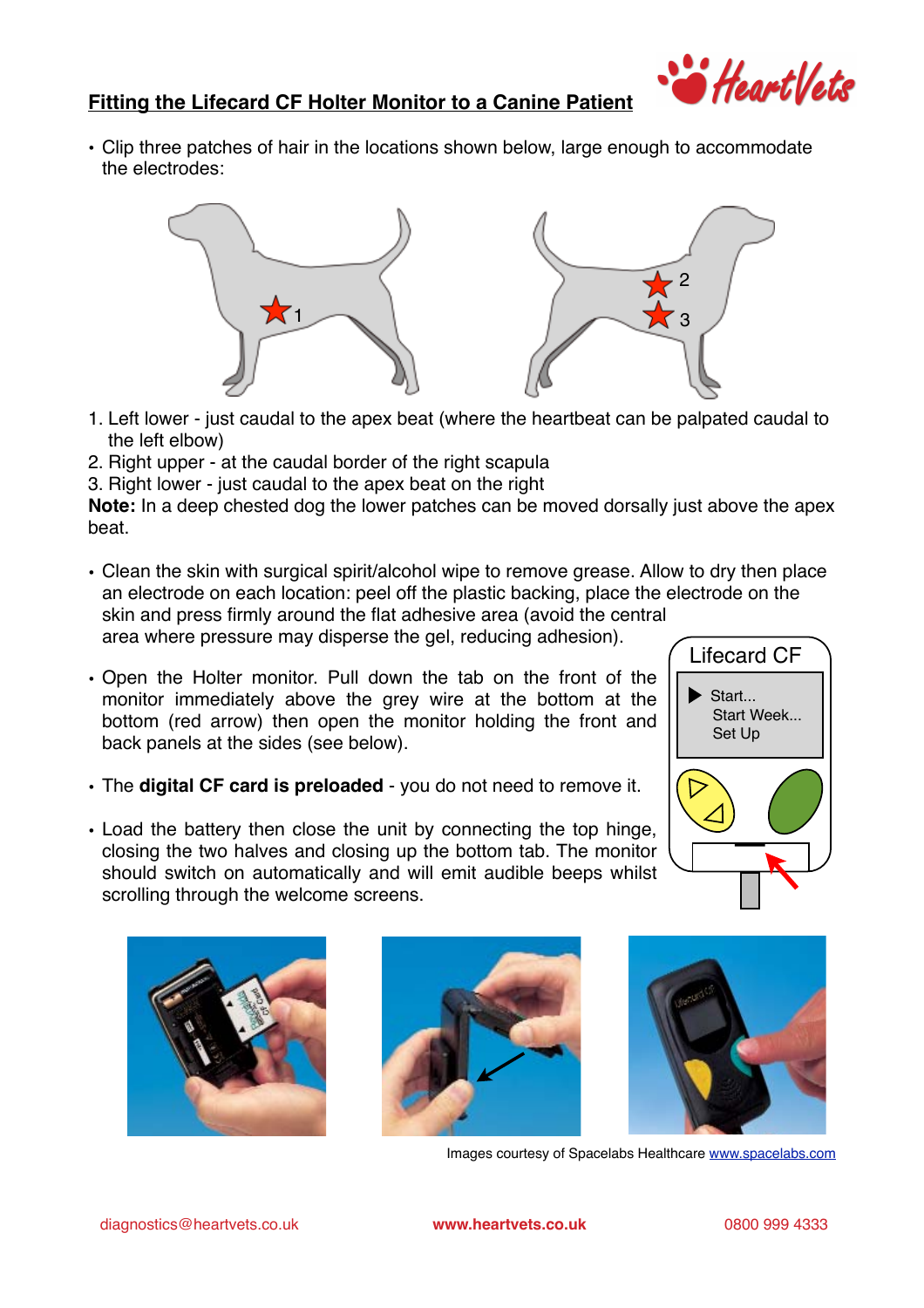- Wait until "Start" is highlighted on screen. If you have requested a 7 day recording use the yellow scroll button to move down and select "start week" instead of "start".
- Press the green button to advance to the next screen "Speech Recording"
- Select "Record" using the green button. Speak clearly into the monitor with the patient name, owner surname, date and time. When the recording has finished listen to the playback and press the green button to confirm and advance to the next screen.
- Pass the leads through the hole in the Holtervest from the outside towards the patient, and load the monitor into the pocket during fitting.
- Connect the leads to the electrodes as follows:
	- 1. Left lower red
	- 2. Right upper yellow
	- 3. Right lower green

An ECG trace should now display on the screen.

- Secure the Holtervest around the patient using the velcro to ensure a snug but comfortable fit. Excess lead length can be retracted and stored under the monitor in the pocket with some slack to allow for patient movement.
- Press the green button to select "START NOW". The next screen should show the time and say "recording". **IT IS VITAL THAT THIS SCREEN IS SHOWING OR THE TRACE WILL NOT BE RECORDED.**
- Cover the monitor with the outer flap of the Holtervest and secure the velcro. ensure no leads are visible and that the patient is comfortable.
- When you have FINISHED with the monitor, disconnect from the patient by undoing the two velcro strips on the vest, opening the vest and disconnecting the leads from the electrodes.
- Open the monitor, remove and discard the battery. Leave the CF card in place and close the monitor, replace in the paper "Jiffy bag" (please **do not seal** closed!)

Start... Start Week... Set Up









Please brush off excess hair from the used vest and secure the velcro. Place the dirty vest in the used mailbag and post together with the monitor (in the jiffy bag) in the pre-labelled new mailbag. **Postage is pre-paid but please drop off the parcel at a Post Office**.

• Electrodes should be removed carefully from your patient using surgical spirit. A suitable topical preparation can be applied if there is any inflammation at the sites of attachment.

## **A video of the fitting procedure can be viewed on our website [www.heartvets.co.uk](http://www.heartvets.co.uk) click on Request a Holter**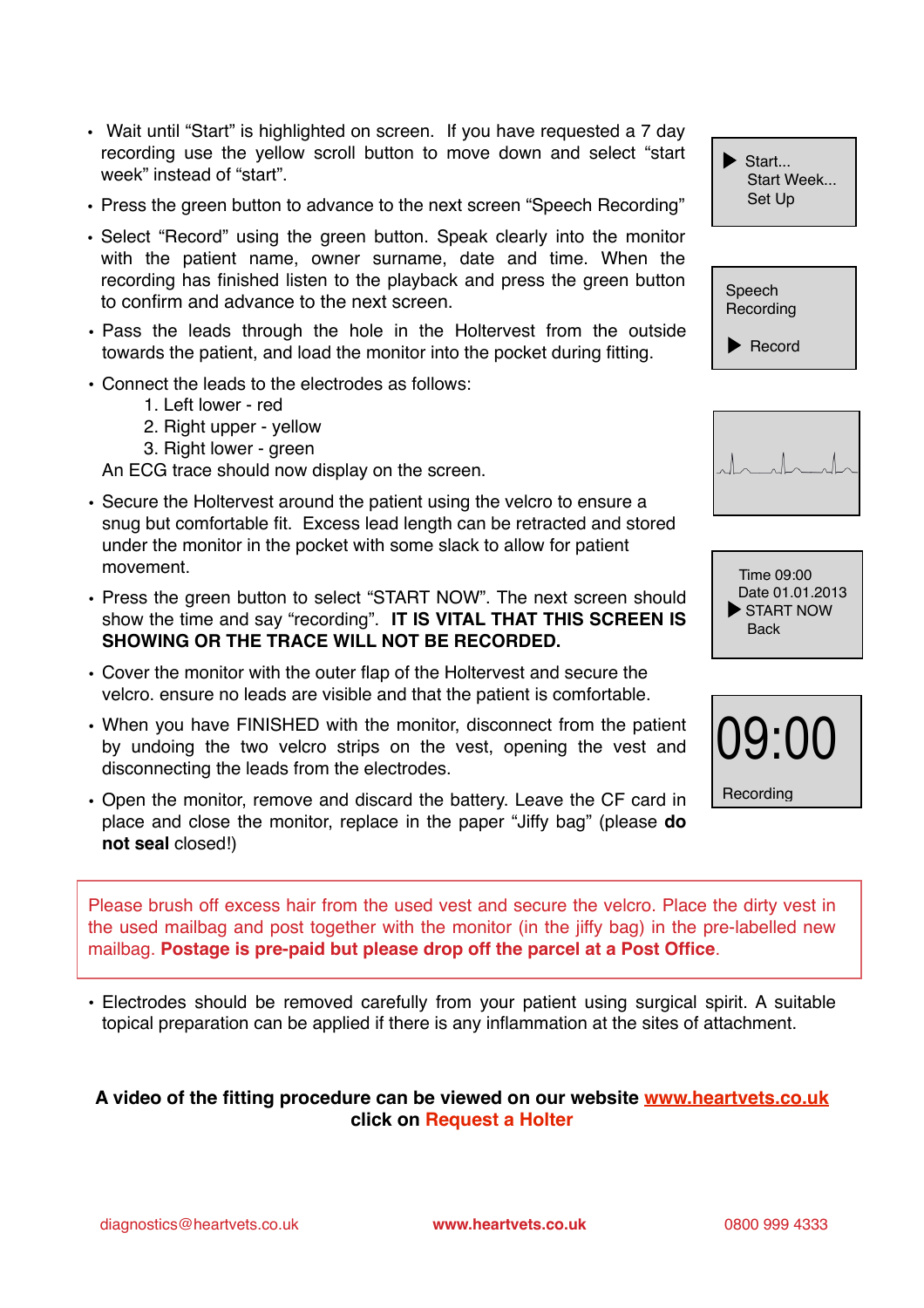

## **Holter Monitor Diary and Information for Owners**

## **Holter Monitoring diary**

Your pet has been fitted with a small portable digital ECG recorder to assess his/her heart rate and rhythm for a continuous period of time away from the clinic. Most dogs are happy wearing the monitors and do not attempt to interfere with it. Please observe your dog carefully and if necessary obtain an appropriate collar from your vet if you are concerned he/she may interfere with the monitor overnight.

Please complete the diary below for events such as feeding, exercise, excitement. If your dog should suffer a collapse episode whilst wearing the monitor (a "patient event") please open the top flap of the Holtervest and press the green button on the monitor. This will not stop the recording but it will mark the the of the episode on the recording for interpretation purposes.

The monitor IS NOT WATERPROOF. Please ensure your dog does not swim whilst wearing the monitor and try to keep the vest from getting too wet or muddy as this may cause discomfort.

Pet name: Owner Surname:

Start date:

| <b>Time</b> | <b>Activity</b> | <b>Comments</b> |
|-------------|-----------------|-----------------|
|             |                 |                 |
|             |                 |                 |
|             |                 |                 |
|             |                 |                 |
|             |                 |                 |
|             |                 |                 |
|             |                 |                 |
|             |                 |                 |
|             |                 |                 |
|             |                 |                 |
|             |                 |                 |
|             |                 |                 |
|             |                 |                 |

diagnostics@heartvets.co.uk **www.heartvets.co.uk** 0800 999 4333